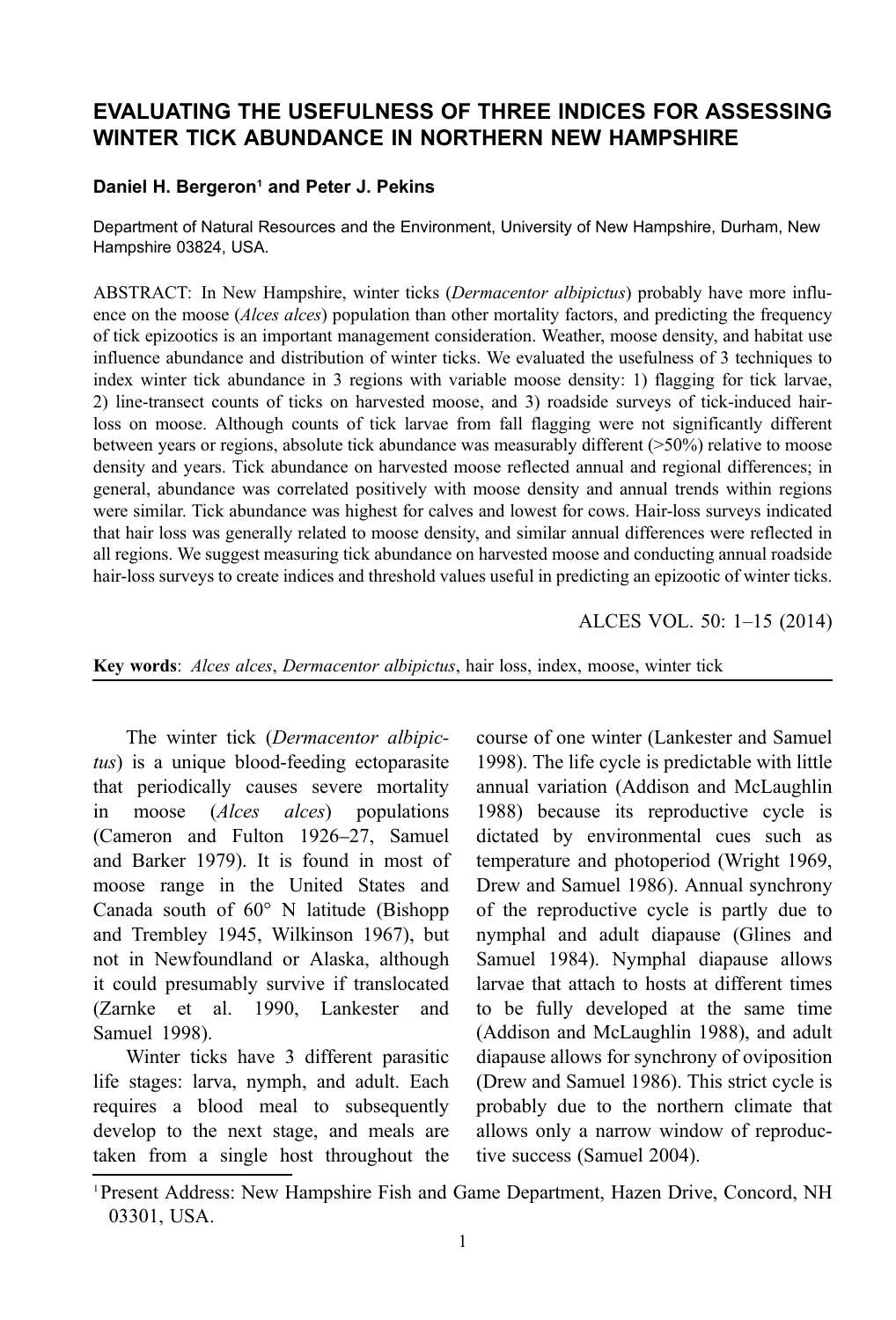Weather appears to be the most influential factor of winter tick abundance (DelGuidice et al. [1997](#page-13-0), Samuel [2007](#page-14-0)); however, moose population density seems to influence the distribution and abundance of winter ticks as several studies indicate that tick load increases with moose density (Blyth [1995](#page-12-0), Pybus [1999](#page-13-0), Samuel [2007](#page-14-0)). A high density of moose presumably allows for higher larval attachment in autumn, yielding more adult females that produce more eggs (Samuel [2004](#page-13-0)); evidence for this relationship is mostly correlative. Most larvae climb vegetation in the immediate area of the hatching site and 87% of engorged adult females are found within 60 cm of moose carcasses (Drew and Samuel [1985, 1986\)](#page-13-0), indicating that the drop site of adult female ticks is essentially the site of oviposition. Therefore, distribution of winter ticks is related directly to where adult female ticks drop from moose during early spring (Drew and Samuel [1986,](#page-13-0) Samuel [2004](#page-13-0)). Moose in northern New Hampshire preferentially use cut/regeneration habitat in late winter-spring (Scarpitti et al. [2005](#page-14-0)).

Studies in Canada estimated that average numbers of winter ticks on a single moose were ∼30,000 and may exceed 100,000 (Samuel and Barker [1979](#page-14-0), Samuel and Welch [1991\)](#page-14-0). High tick loads may lead to several problems including damage and loss of the winter coat, reduced visceral fat stores, restlessness, reduced growth in young moose, and death (Samuel and Barker [1979,](#page-14-0) McLaughlin and Addison [1986,](#page-13-0) Samuel [1991,](#page-13-0) Addison et al. [1994\)](#page-12-0). Studies have found little evidence of anemia in well fed captive moose (Glines and Samuel [1989,](#page-13-0) Addison et al. [1998\)](#page-12-0); however, the authors speculated that it may occur in wild moose populations on natural diets. Modeling studies conducted by Samuel [\(2004](#page-13-0)) and Musante et al. [\(2010\)](#page-13-0) suggest anemia may have a large impact on moose if it does occur in the wild. Tick induced

hair-loss or alopecia is one of the most common and visual impacts of winter ticks, and rapid hair-loss occurs in March-May, coinciding with engorging by adult ticks (McLaughlin and Addison [1986](#page-13-0)). Berg [\(1975\)](#page-12-0) observed high calf mortality in northwestern Minnesota when calves died after 2 days of −30 °C temperatures and winds of 130 km/h; all dead calves had severe tick infestations and hair-loss. Welch et al. [\(1990\)](#page-14-0) found that tick-induced hair-loss had little impact on the metabolic rates of captive moose, possibly because of mild ambient temperatures during the study. They speculated that hypothermia is likely unimportant, as severe hair-loss rarely occurs before March, and prolonged severe cold is uncommon thereafter.

Studies by Glines and Samuel ([1989\)](#page-13-0) and Addison et al. ([1998\)](#page-12-0) found only slight changes in hematologic parameters of well fed captive moose infected with winter ticks. However, the authors speculated that anemia may occur in wild animals on a natural diet. Samuel [\(2004\)](#page-13-0) and Musante et al. ([2007\)](#page-13-0) modeled the impact of different levels of tick infestations and concluded that blood loss associated with moderate to severe infestations of winter ticks would have measurable and substantial impact on energy and protein balance, and cause anemia and possible mortality of moose calves. They predicted that calves with moderate infestations could lose 1–2 times their blood volume during the peak engorgement period; >40% loss of blood volume over a short period of time can cause death (McGuill and Rowan [1989](#page-13-0)). If these models are correct, winter ticks would likely have less impact on larger adult moose that have larger blood volume and may be in better relative nutritional state in late winter. However, blood loss and/or anemia might negatively affect condition of pregnant cows and post-rut bulls, and although adult moose may be more likely to survive tick infestation,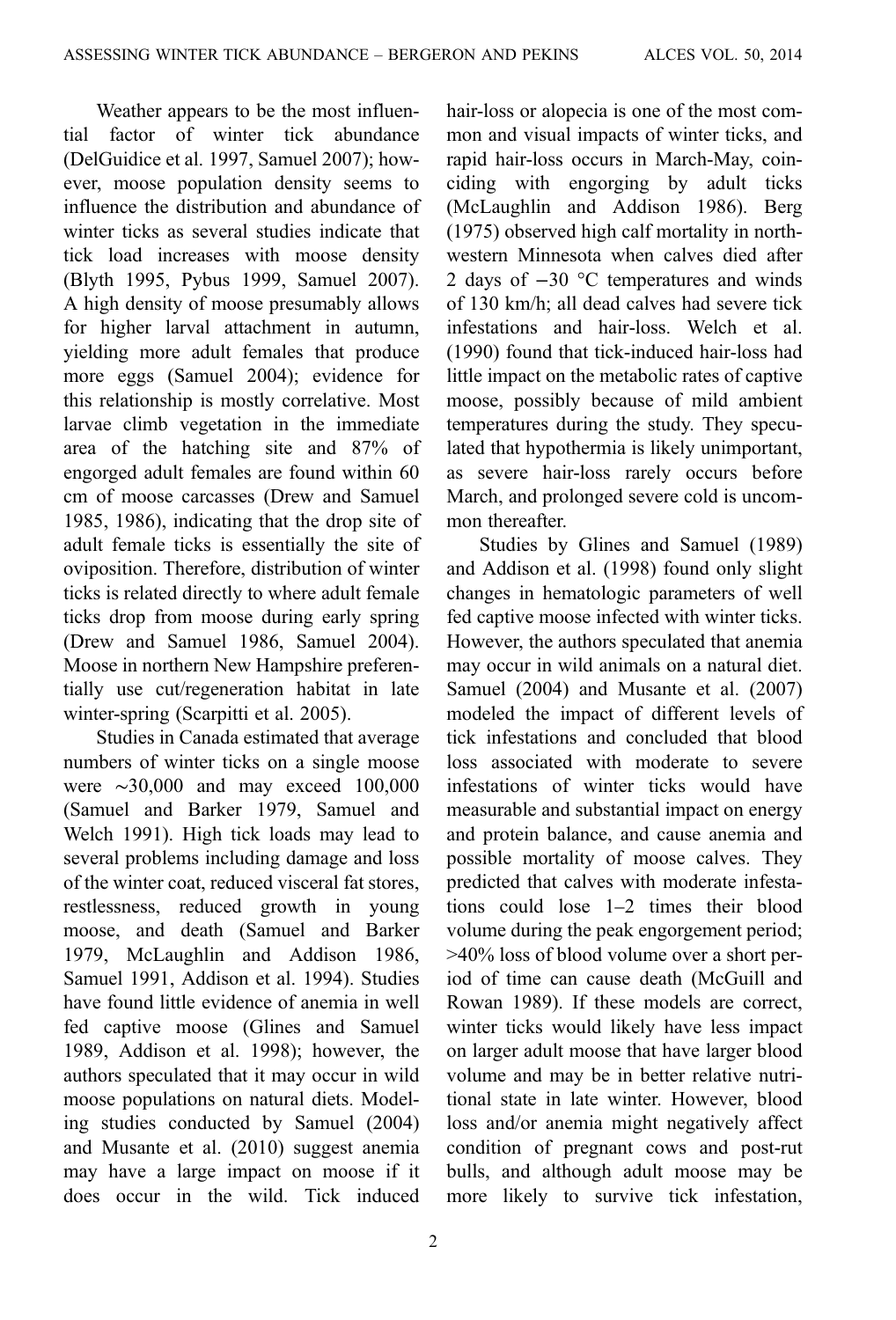productivity might decline, particularly in yearling females (Musante et al. [2007](#page-13-0), [2010\)](#page-13-0).

Several techniques have been used to estimate the abundance of questing tick larvae and of adult tick loads on moose. Flagging or dragging a sheet over vegetation during the questing period (Piesman et al. [1986,](#page-13-0) Aalangdong [1994](#page-12-0)) was used in Elk Island National Park, Alberta to measure the relative abundance of winter ticks in different habitat types to determine whether moose distribution and density in spring dictated distribution and abundance of winter tick larvae (Aalangdong [1994\)](#page-12-0). Digestion of hide samples and subsequent counting of tick exoskeletons provide accurate estimates of tick load (Addison et al. [1979](#page-12-0)), but may be impractical for managers due to time and cost (Samuel [2007\)](#page-14-0). In Maine, Sine et al. ([2009](#page-14-0)) developed a useful and efficient line-transect method of counting winter ticks on hide samples from harvested moose to estimate/index tick abundance. High sampling rates are possible from harvested moose, but because harvests typically occur during the autumn questing period, onset of winter conditions that would terminate tick activity should be factored to best predict abundance of ticks in spring.

The most common method of indexing winter tick abundance and impact on moose is by conducting hair-loss surveys in late winter (Samuel and Welch [1991,](#page-14-0) Wilton and Garner [1993](#page-14-0)). Hair-loss on moose is highly correlated with the rate of grooming against winter ticks (Mooring and Samuel [1999\)](#page-13-0), and annual hair-loss is correlated with the annual tick load (Samuel [2004\)](#page-13-0). Further, years with severe hair-loss coincide with large moose die-offs (Garner and Wilton [1993](#page-13-0), Wilton and Garner [1993\)](#page-14-0). Hair-loss surveys conducted since 1984 in Algonquin Provincial Park, Ontario have identified a range of hair-loss severity index values (HLI) that seem to coincide with moose die-offs (Steinberg [2008](#page-14-0)).

In New Hampshire, winter ticks probably have more influence on the moose population than disease, predation, habitat, or human-related mortality factors (Musante et al. [2010\)](#page-13-0), and predicting the frequency of tick epizootics is an important management consideration. This study was designed to evaluate the accuracy and potential use of 3 approaches to indexing winter tick abundance and epizootics: 1) flagging for tick larvae, 2) line-transect counts of ticks on harvested moose, and 3) roadside surveys of tick-induced hair-loss on moose.

# **METHODS**

# Study Area

Data were collected from 3 northern regions that differed in moose population density (NHFG [2009\)](#page-13-0) [\(Fig. 1](#page-3-0)); from highest to lowest density they were CT Lakes  $(0.83 \text{ moose/km}^2, \text{SE} = 0.23)$ , North  $(0.61$ moose/ $km^2$ ,  $SE = 0.15$ ), and White Mountains  $(0.26 \text{ moose/km}^2, \text{SE} = 0.08)$ , respectively (K. Rines, New Hampshire Fish and Game Department [NHFG], unpublished data). Elevation in the study area ranges from ∼120–1900 m, average snow depth ranges from 0–60 cm, and average temperature from  $-13$  to 19 °C (NOAA 1971– 2000). The CT Lakes and North regions were dominated by commercial hardwood species including sugar (Acer saccharum) and red maple (A. rubrum), yellow birch (Betula alleghaniensis), and American beech (Fagus grandifolia). Red spruce (Picea rubens) and balsam fir (Abies balsamea) tend to be the dominant species at higher elevations (>760 m) and in cold, wet lowland sites (Degraaf et al. [1992\)](#page-12-0). These regions are predominantly forested and the majority of the land is privately owned and commercially harvested using various silvicultural techniques (Degraaf et al. [1992\)](#page-12-0); they contain ∼10% wetlands and open water, and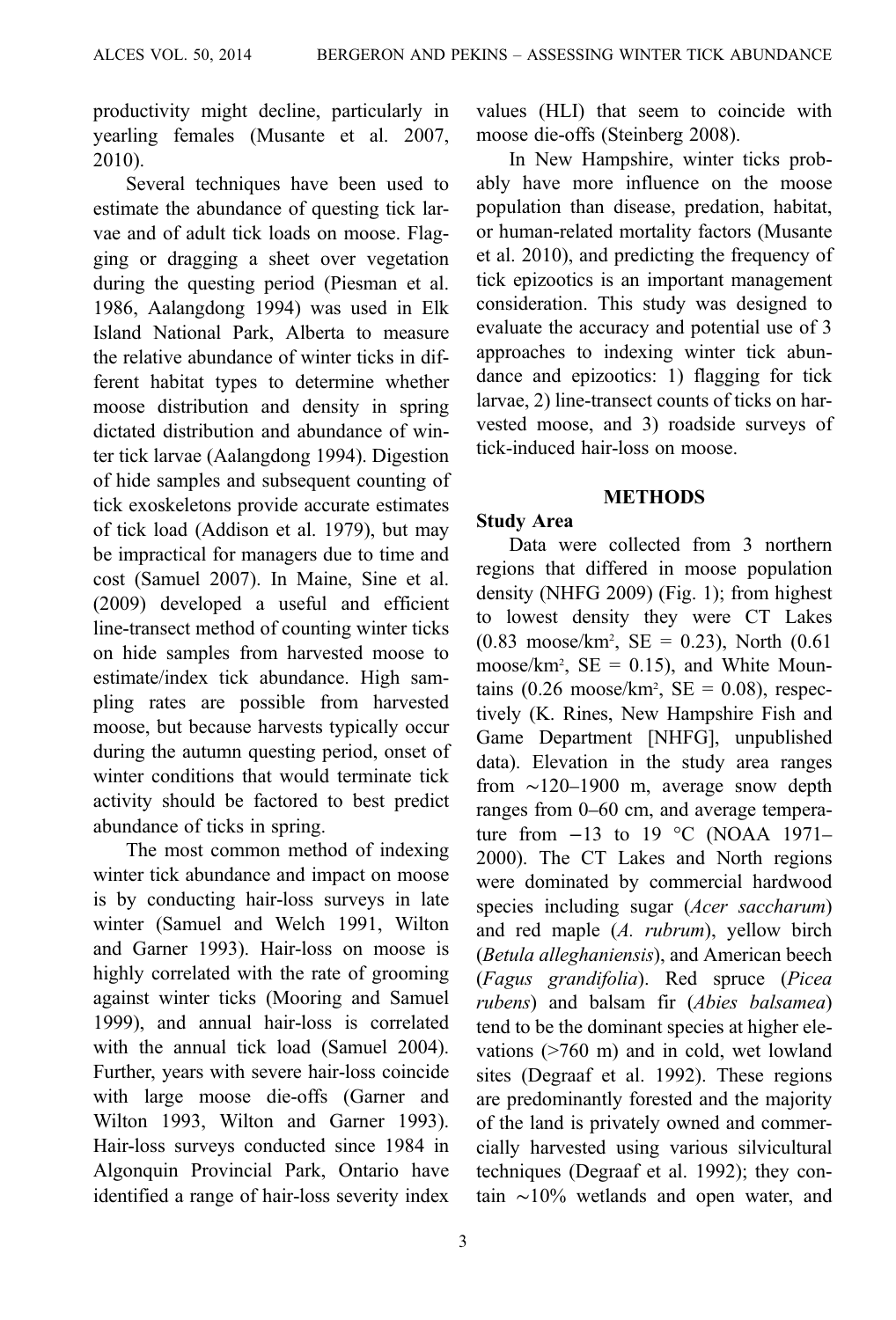<span id="page-3-0"></span>

Fig. 1. Three regions in northern New Hampshire with different moose density; the 3 sampling techniques were used in each region to assess the influence of moose density on winter tick abundance, 2008–2010.

are interspersed with trails and logging roads.

The CT Lakes region is hilly with few high mountains, while the North is characterized by high mountainous terrain. The White Mountains region contains the White Mountain National Forest which covers 304,050 ha and is ∼97% forested. It contains the highest elevations in New Hampshire and is dominated by beech, sugar maple, and yellow birch; other common species include white ash (*Fraxinus americana*), red maple, red spruce, and eastern hemlock (Tsuga canadensis). Timber harvest in this region is done on a smaller scale than the other regions, with maximum clear-cut size of ∼10–12 ha (DeGraff et al. [1992,](#page-12-0) Sperduto and Nichols [2004](#page-14-0)). White-tailed deer (Odocoileus virginianus) are sympatric with moose throughout the study area, and at moderate to low density (~5/mile<sup>2</sup>; K. Gustafson, NHFG, unpublished data) (Fig. 1).

#### Flagging for Tick Larvae

In each region the relative abundance of winter tick larvae was measured during fall in  $10-15$  clear-cuts >4.05 ha (10 acres) and 2–5 years old. Each was sampled every 7–14 days (5–7 times) from 21 September– 12 December 2008 and 12 September–3 December 2009. Winter tick larvae were collected by dragging (flagging) a  $1 \text{ m}^2$  white flannel sheet along parallel transects in each cut (Aalongdong 1994). The flannel sheet was attached to a dowel with 2 hose clamps, and held to the side and dragged over the top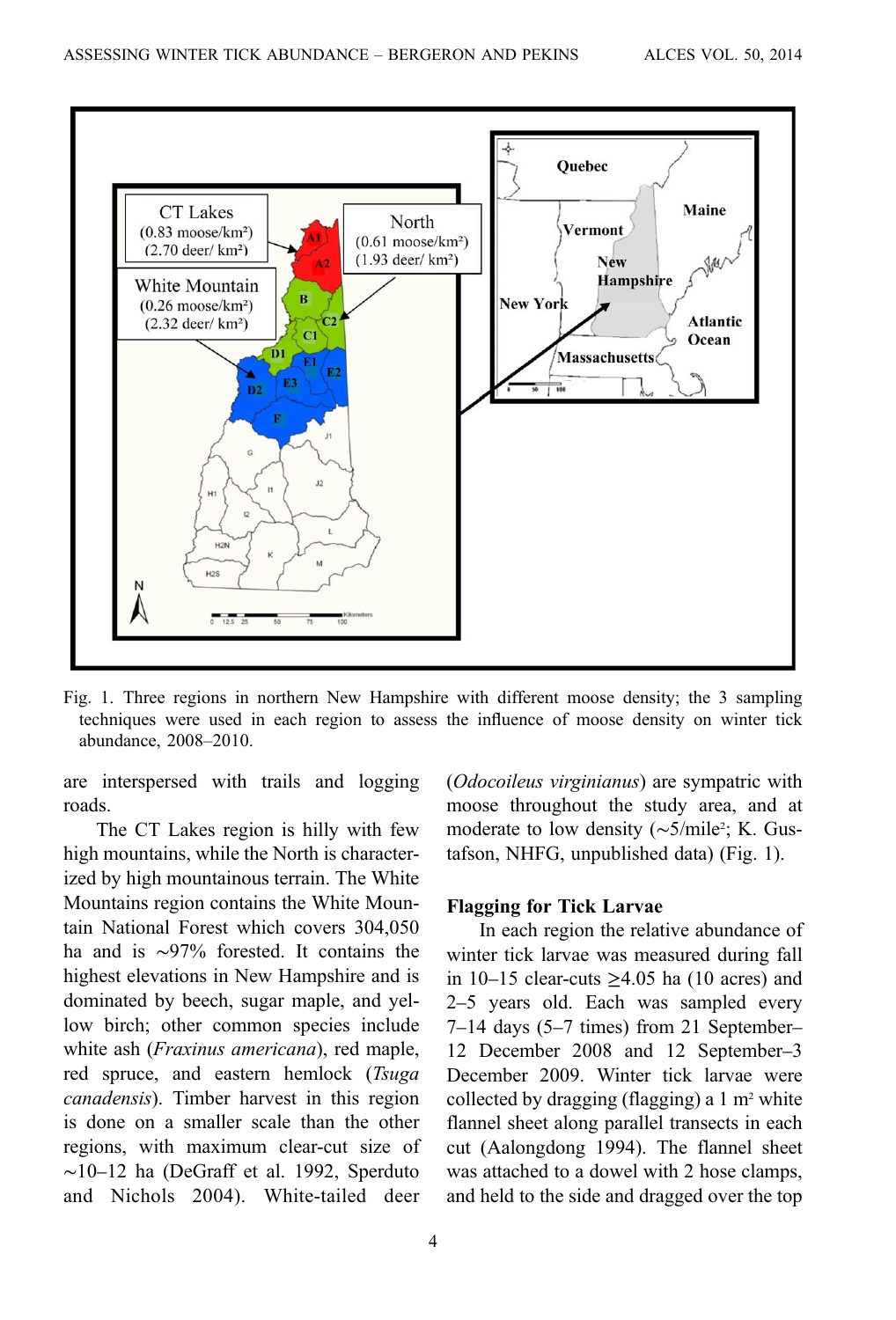of vegetation. New transects were established each visit and separated by 10 m buffers to avoid repeat sampling. Transects were paced to measure length (m) for calculating relative tick density.

The date, time, sample site, and weather were recorded at the beginning of each sampling visit. Each flannel was inspected for tick larvae at the completion of a transect, and if present, was stored in a clear plastic bag, labeled with the date, transect number, and clear-cut ID, frozen within 2 days, and counted at a later date (Aalongdong 1994). Sampling ended in each region when prolonged cold and/or permanent snow pack occurred; such conditions cause winter tick larvae to become inactive or die (Samuel et al. [2000,](#page-14-0) Samuel [2007](#page-14-0)).

Ticks were counted by laying the flannel on a white background and recording with a tally counter (Aalongdong 1994). Each tick was removed from the sheet with masking tape to avoid double counts; this process was repeated on the opposite side of the sheet. The relative abundance of ticks per region (ticks/m<sup>2</sup>) was calculated by tallying the total number of ticks in each region and dividing it by the total transect length sampled. Analysis of variance (ANOVA) was used to detect differences in relative abundance between regions and between sample years. Pairwise comparisons were made with Tukey's test; significance level was set *a priori* at 0.05 for all tests.

### Tick Abundance on Harvested Moose

Winter ticks were counted on harvested moose brought to moose check stations operated by the NHFG. Counts were done for the first 5 days of the moose hunt (Saturday-Wednesday) in 2008-2010 at the primary check station in each region: Pittsburg in the CT Lakes, Berlin Fish Hatchery in the North, and Twin Mountain Fish Hatchery in the White Mountain.

Winter ticks were counted *in situ* in 4,  $10 \times 10$  cm sampling plots on a moose carcass: 1) the neck at the base of the skull, 2) the upper edge of the shoulder blade, 3) the rump midway between the hipbone and the base of the tail, and 4) the edge of the rib cage (Bergeron [2011\)](#page-12-0). In each plot ticks were counted on 4 parallel, 10 cm transects roughly 2 cm apart; the fur was combed/ held back and all visible ticks were counted along each transect down to the exposed hide (Sine et al. [2009\)](#page-14-0). Only moose that had been harvested within 5 h were sampled because ticks begin leaving a carcass a few hours after death. Time of death, NHFG seal number, and the relative amount of ticks leaving the carcass were recorded at the beginning of each count; biological data and sample region were identified from the seal number.

A  $10 \times 10$  cm hide sample was also cut from each of the 4 plot locations, given hunter permission. Hide samples were initially cut at a larger size then trimmed to  $10 \times 10$  cm, and ticks were then counted on 4 transects on each sample as described above. Each hide sample was labeled with the date, seal number, location of the hide, check station, and then frozen in a sealed plastic bag. Total tick counts were accomplished by digesting the hide samples; each was placed in a 1000 mL beaker with 800 mL of 5% potassium hydroxide solution heated to 90 °C until it was fully digested (∼2 h), leaving only the tick exoskeletons intact. The contents were filtered through a 180 µm sieve to separate undigested ticks that were counted under a lighted magnifier (Addison et al. [1979\)](#page-12-0).

Linear regression analysis was used to examine whether the transect counts and hide digestion counts were correlated. This was done to assess the accuracy of performing only transect counts in the field. ANOVA was used to detect differences in transect counts between sample regions, year, and between bulls, cows, and calves. Pairwise comparisons were made with Tukey's test;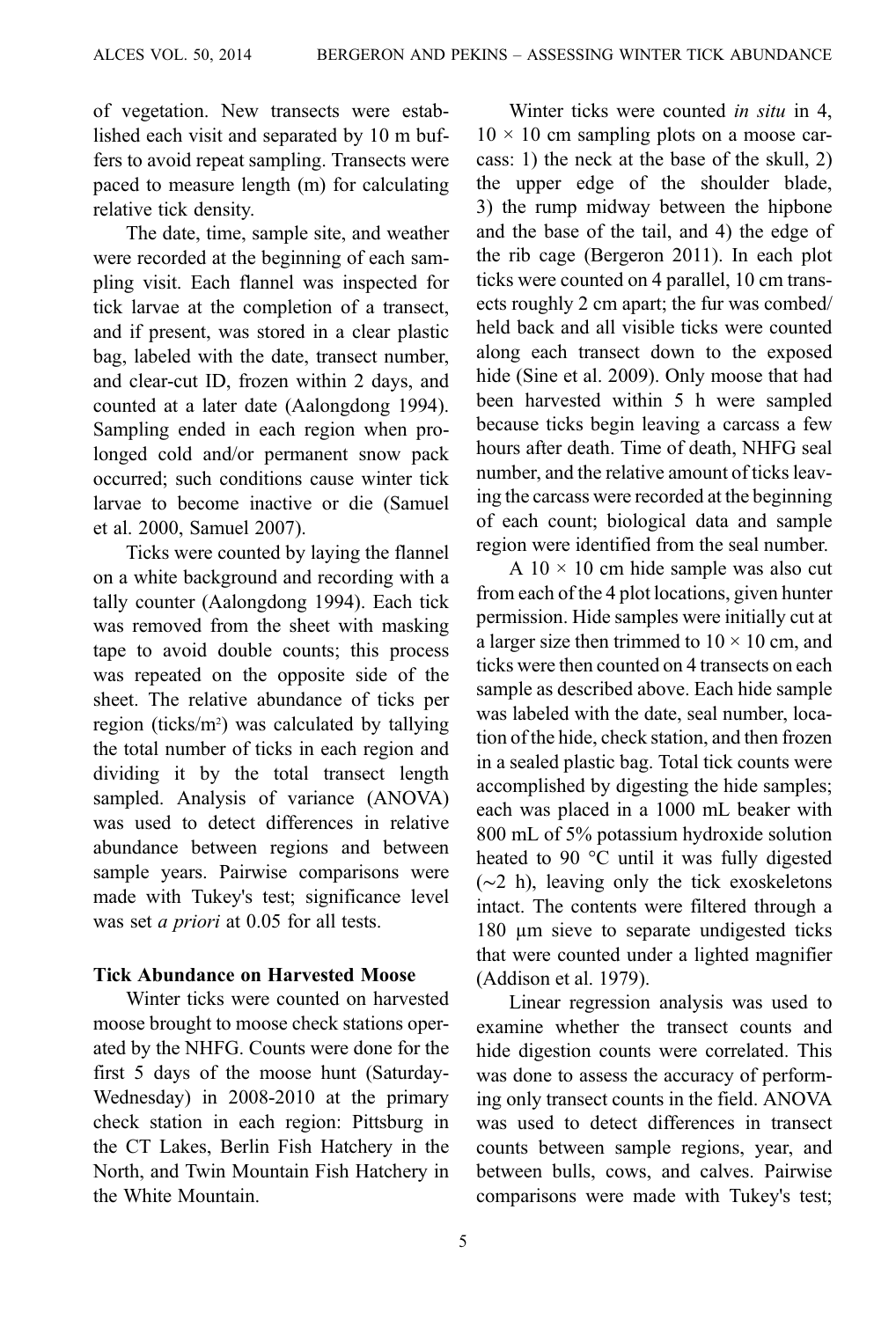significance level was set a priori at 0.05 for all tests.

## Roadside Surveys of Tick-Induced Hair-Loss on Moose

Weekly hair-loss surveys were conducted from vehicles on predetermined routes in each of the 3 study regions to measure hair-loss on moose, 1 April–1 June 2009 and 19 April–25 May 2010. Routes were chosen to survey traditional roadside salt licks that moose were known to frequent in spring and early summer. Surveys coincided with the periods when nymph and adult winter ticks take blood meals and hair-loss is highest (McLaughlin and Addison [1986,](#page-13-0) Glines and Samuel [1989](#page-13-0)); surveys should occur as late as possible because grooming against ticks continues through April (Samuel [2007](#page-14-0)). The survey dates were adjusted in 2010 because few moose were observed at salt licks prior to 15 April in 2009. Two single-day surveys were also conducted in 2010 to compare with the larger survey. Moose were assigned to 1 of 5 categories of hair-loss: no damage to hair, slight damage (∼5–20% hair damaged/lost), moderate (∼20–40%), severe (∼40–80%), and worst case (>80%). When possible both sides of the moose were observed. However, one-sided examination should provide reliable assessment of tick induced hairloss as damage is similar on both right and left sides of moose (Samuel and McPherson [2010\)](#page-14-0). Moose were categorized by age and sex, GPS locations, and distinguishing characteristics; digital photographs (not all moose) were also used to help distinguish individual moose to avoid double counting.

Repeat sightings were removed from the analysis by comparing obvious physical characteristics (e.g., antler growth) and photographs when available. Other potential repeat sightings were removed by analyzing GPS locations in ArcGIS 9.3 (Environmental Systems Research Institute, Redlands, CA). Buffers of 6.7 km<sup>2</sup> were placed around each moose location because this area represents the average spring home range of moose in New Hampshire (Scarpitti et al. [2005](#page-14-0)). If the buffers of 2 locations overlapped and the moose was categorized as the same age, sex, and hair-loss category, it was considered a repeat sighting and removed from the analysis.

An annual hair-loss severity index (HLI) was calculated for each of the 3 sample regions by assigning a number to each hairloss category (1–5), multiplying the number of moose (M) in each category by that number, then dividing the sum of these numbers by the total (T) number of moose observed (Wilton and Garner [1993,](#page-14-0) Steinberg [2008](#page-14-0)):

HLI = 
$$
\frac{(M \times 1) + (M \times 2) + (M \times 3) + (M \times 4) + (M \times 5)}{T}
$$
(1)

These values were compared to trends in flagging and check station data each year, and HLIs measured in Algonquin Provincial Park, Ontario. A HLI was calculated for bulls, cows, and calves with combined regional data each year to identify differences in HLI by sex/age.

A regional calf:cow ratio was calculated from moose observed in each hair-loss survey. These were compared to ratios calculated the previous fall from moose hunter and deer hunter surveys conducted by NHFG. This exercise was done to investigate whether the proportion of calves declined from fall to spring; measureable calf loss associated with a winter tick epizootic would presumably be identified by a substantially lower calf:cow ratio in spring.

### RESULTS

# Flagging for Tick Larvae

In total, 17,036 ticks were collected on 11.7 ha of sample transect in 2008, and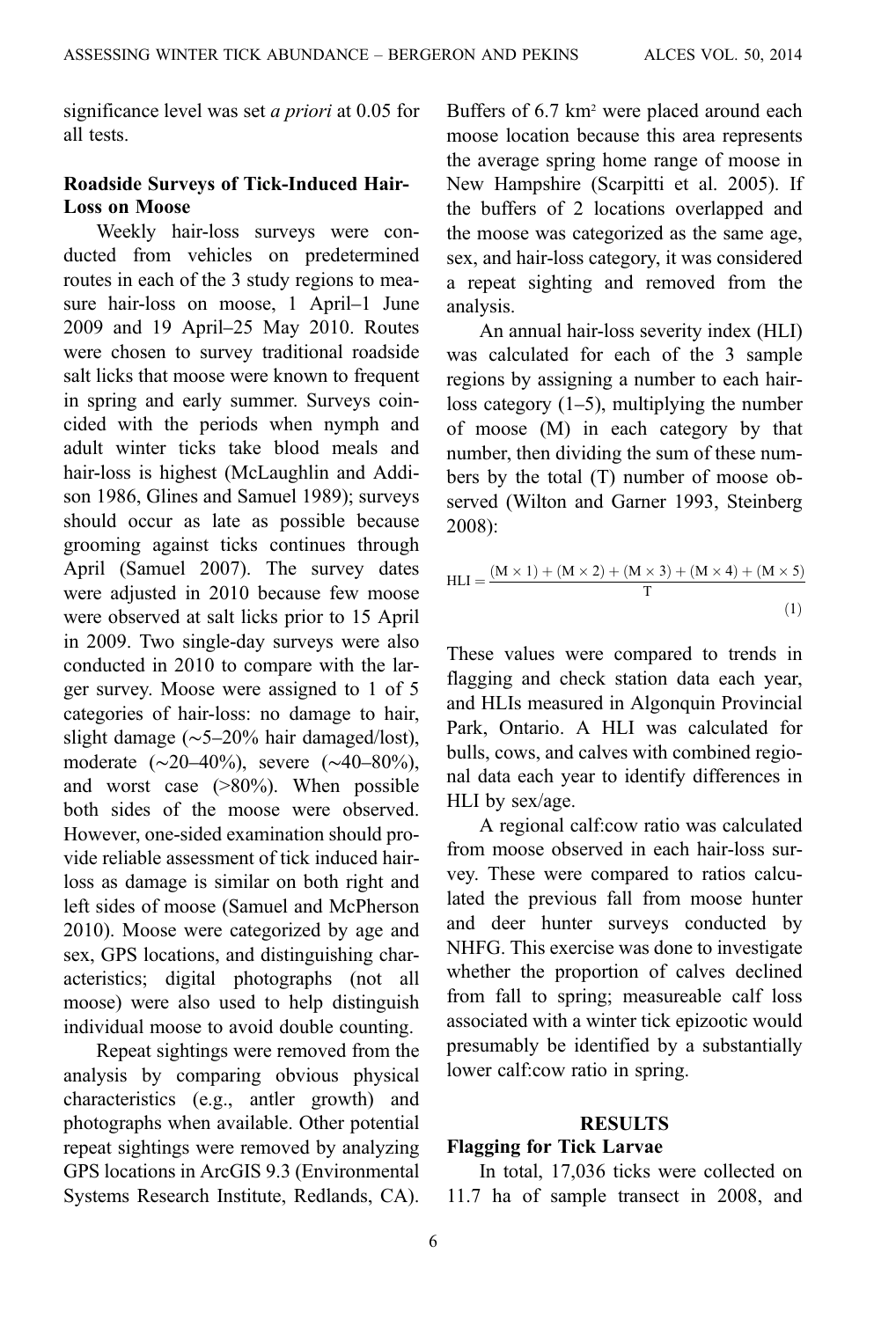11,759 ticks on 17.7 ha in 2009. Ticks ranged, per flagging sheet, from 0–2,212. Although there was no difference  $(P > 0.05)$ among regions in the number of ticks either year or within regions between years, fewer ticks (∼40–75%) were collected in each region in 2009. The average relative density in 2008 and 2009, respectively, was 0.19 and 0.11 ticks/m<sup>2</sup> (SE = 0.09, 0.04) in the CT Lakes (max =  $1.30, 0.63$ ), 0.16 and  $0.07$  (SE = 0.05, 0.03) in the North (max = 0.62, 0.40), and 0.08 and 0.02 (SE =  $0.03$ , 0.01) in the White Mountains region (max  $= 0.41, 0.10$ ) (Fig. 2). There was a positive correlation between moose density and tick density in both years ( $r^2$  = 0.93 and 0.99).

Although no significant differences were found among regions or between years, absolute differences were large. Mean numbers of ticks declined 42–75% within regions between years, and the mean numbers of ticks were 58 and 82% lower in the White Mountain than CT Lakes regions in 2008 and 2009, respectively (Fig. 2). The mean number of winter ticks collected in individual clear-cuts was below the regional mean in the majority of cuts each year (50–92%) except in the White Mountain in 2008.

#### Tick Abundance on Harvested Moose

The mean number of ticks (all 4 sampling plots and transects) counted on moose ranged from  $25-51$  (SE = 6-7), 42-101  $(SE = 6-13)$ , and  $14-34$   $(SE = 5-15)$  in the CT Lakes, North, and White Mountains regions, respectively; highest counts occurred in 2010 in all regions ([Fig. 3\)](#page-7-0). All life stages of the tick were observed on moose. The mean number of ticks for combined regional data was 53, 31, and 79 (SE  $= 7, 4, 9$ ). Tick abundance in the CT Lakes in 2010 was ∼2X higher than in 2008  $(P = 0.034)$  and 2009  $(P = 0.014)$  and in the North was ∼1.8X higher in 2008  $(P = 0.034)$  and ~2.4X in 2010 ( $P = 0.000$ ) than 2009; tick abundance in the White



Fig. 2. Mean  $(\pm S E)$  and maximum number of winter tick larvae collected while flagging clear-cuts in 3 sample regions of northern New Hampshire, 2008 and 2009.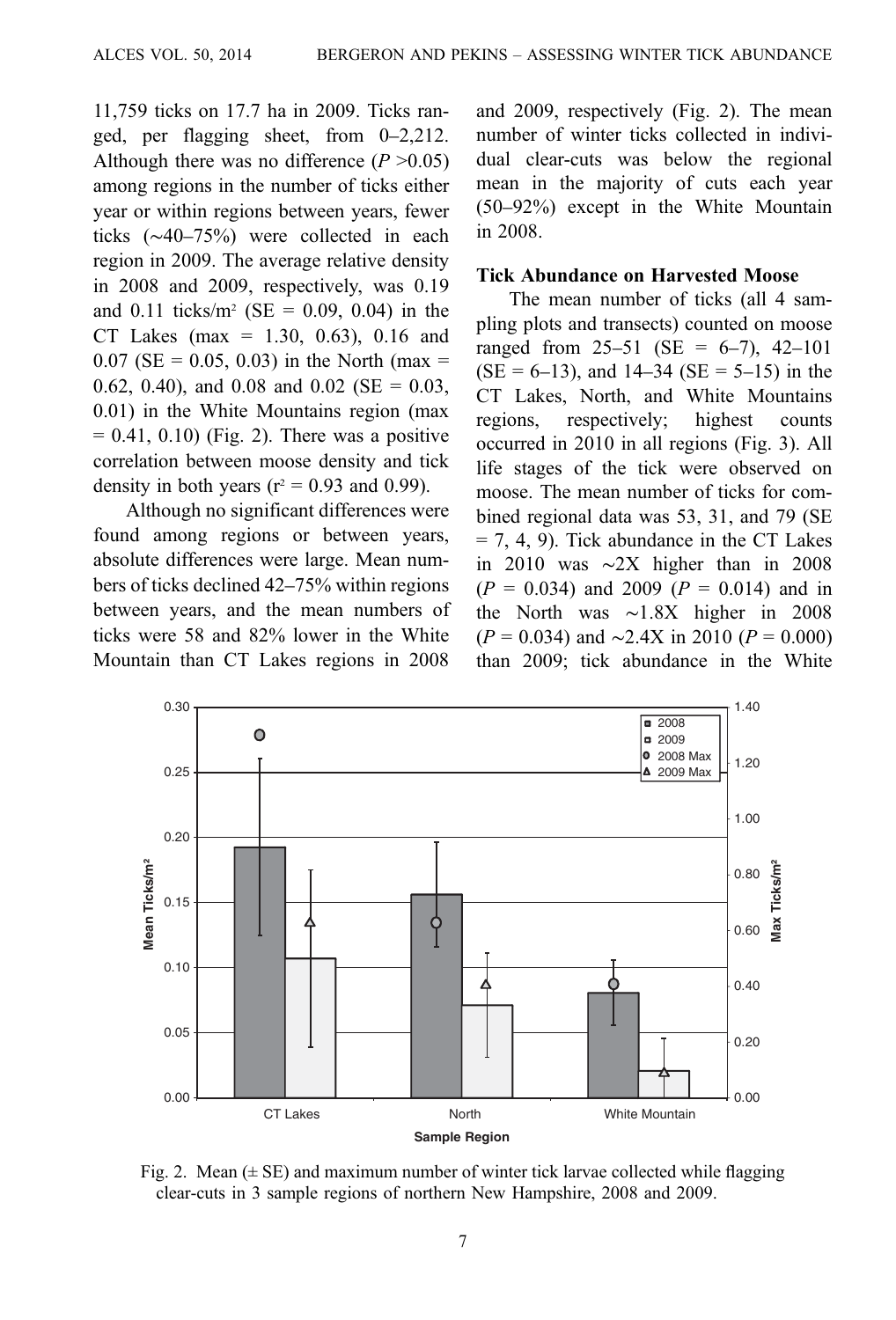<span id="page-7-0"></span>

Fig. 3. Mean  $(\pm \text{ SE})$  number of winter ticks counted on harvested moose in the CT Lakes, North, and White Mountain sample regions, and combined regional data, in northern New Hampshire, 2008–2010. Means are for all 4 areas of the hide and all transects combined. Numbers in columns represent sample sizes. Bars with unlike letters indicate significant differences within sample regions.

Mountain region was not different from other regions or between years. Tick abundance in the North was ∼3X higher in 2008  $(P = 0.006)$  and ∼2X higher in 2010  $(P = 0.038)$  than in the CT Lakes. For all regions combined in 2010, tick abundance was ∼1.5X higher than in 2008 ( $P = 0.032$ ) and  $\sim$ 2.5X higher than in 2009 (P = 0.000), and ∼1.7X higher in 2008 than 2009 ( $P = 0.024$ ) (Fig. 3).

Because regional calf data were minimal, statistical analysis of bull:cow:calf ratios was done using combined regional data. Data were from all 4 sampling plots and transects combined. Calves had more ticks than adult moose each year, and bulls had more than cows [\(Fig. 4\)](#page-8-0). In 2008, tick abundance on calves was ∼2X higher than bulls ( $P = 0.014$ ) and ~6X higher than cows ( $P = 0.000$ ). Tick abundance on calves was  $\sim$ 4.5X higher (P = 0.004) than on cows in 2009, and tick abundance on calves and bulls was similar and  $>2X$  that on cows in 2010  $(P = 0.013)$ .

A total of 148 hide samples were collected from 66 moose (26 bulls, 36 cows, 4 calves) in 2008 and 2009; 29, 45, 36, and 38 hide samples were collected from the neck, rib, rump, and shoulder, respectively. The number of ticks per transect was positively correlated with the number of ticks counted for all areas of the digested hide samples;  $r^2$  values ranged from 0.33–0.99. Counts on the rib had the weakest relationship ( $r^2 = 0.33-0.76$ ), however, sample size was low  $(n = 3-9)$ ; combining regional and yearly rib samples yielded  $r^2 = 0.70$ .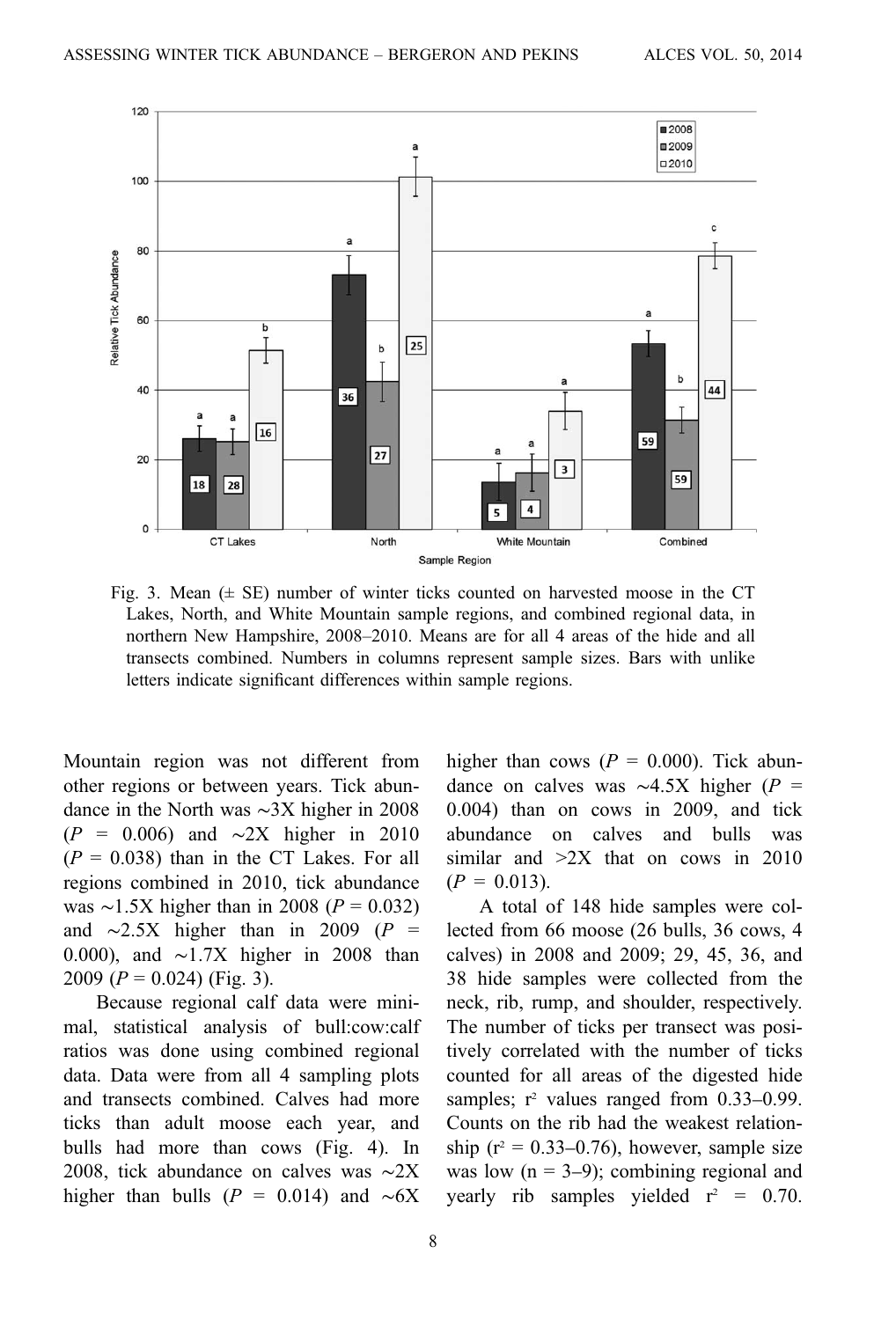<span id="page-8-0"></span>

Fig. 4. Mean  $(\pm SE)$  number of winter ticks counted on harvested bull, cow, and calf moose in northern New Hampshire; data are for all sample regions combined, 2008–2010. Means are for all 4 areas of the hide and all transects combined. Numbers in columns represent sample sizes. Bars with unlike letters indicate significant differences within sample year.

Combined regional and yearly data yielded similar  $r^2$  values for each area of the hide and all areas combined ( $r^2 \approx 0.80$ ).

## Roadside Surveys of Tick-Induced Hair-Loss on Moose

A total of 256 and 222 moose were surveyed in the 3 sample regions during spring 2009 and 2010, respectively: 86 and 72 in CT Lakes, 96 and 77 in the North, and 74 and 73 in the White Mountains. Moose in each hair-loss category were observed each year. In 2009 the CT Lakes had the highest HLI (3.23), the North was 11% lower (2.91), and the White Mountain region was 2.35 or 24% lower. In 2010, HLI values were lower in every region; the North region had the highest HLI (2.79), the CT Lakes was 14% lower (2.44), and the White Mountain region was 2.25 or 8% lower (Table 1).

Two single-day surveys were conducted on 12 and 24 May, 2010; however, only the North region produced enough sightings to

Table 1. Hair-loss severity index (HLI) values for 3 sample regions and bull, cow, and calf moose in northern, New Hampshire, 2009 and 2010. Single-day survey results for each region are included in parentheses (5/12/10 and 5/24/10). Bull, cow, and calf data were regionally combined by sample year.

| Region/<br>Moose       | 2009 | n     | 2010                                | n   |
|------------------------|------|-------|-------------------------------------|-----|
| CT Lakes               | 3.23 |       | 86 2.44 (2.00, 2.00) 72 (8, 3)      |     |
| North                  | 2.91 |       | 96 2.79 (2.67, 2.17) 77 (51, 23)    |     |
| White<br>Mountain      |      |       | 2.35 74 2.25 (2.22, 2.38) 73 (9, 8) |     |
| Combined 2.86 256 2.50 |      |       |                                     | 222 |
| Bull                   | 3.07 | 90    | - 2.65                              | 83  |
| C <sub>ow</sub>        | 2.70 | - 111 | 2.45                                | 103 |
| Calf                   | 2.75 |       | 36 2.29                             | 35  |
|                        |      |       |                                     |     |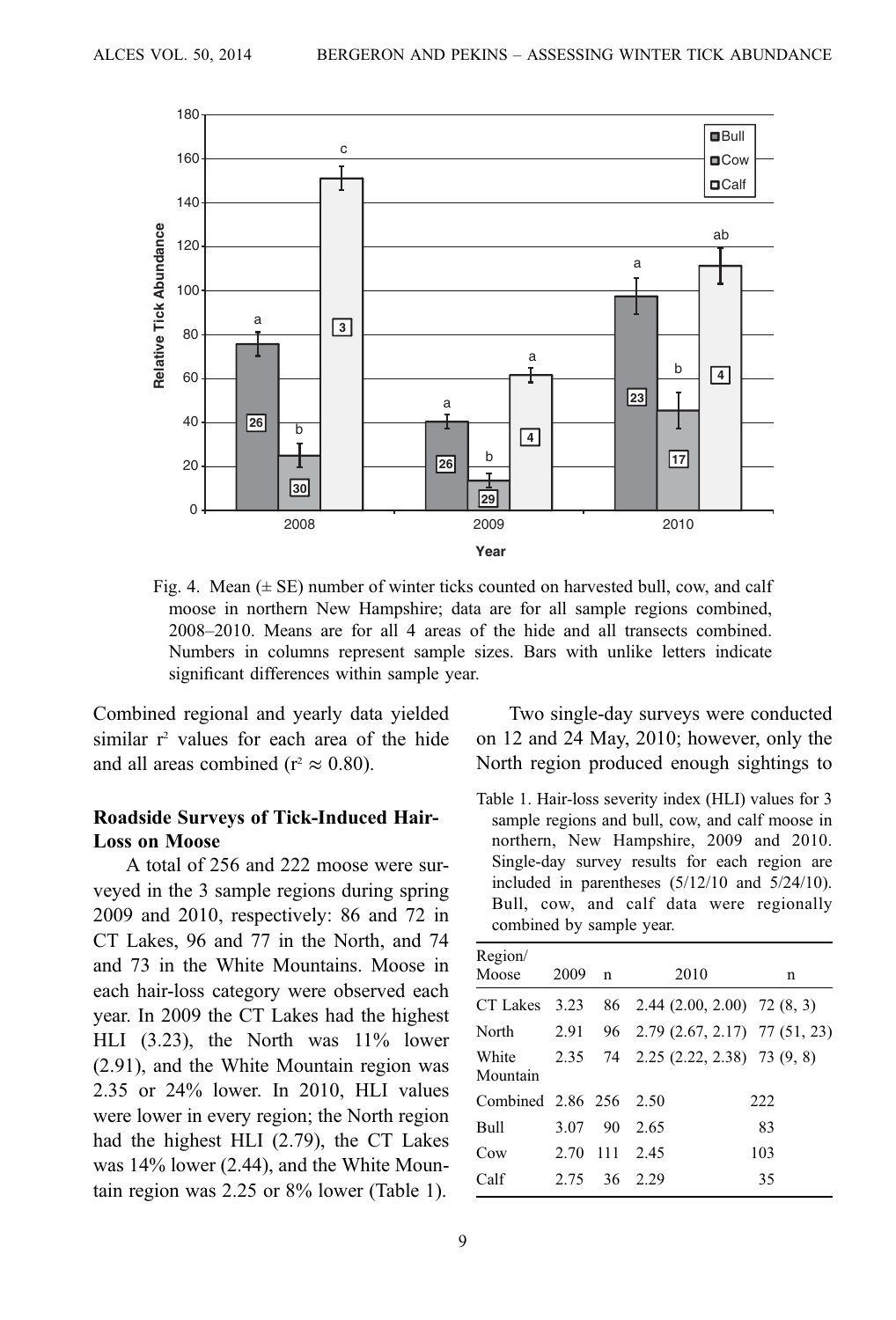make a single-day survey plausible. A total of 51 and 23 moose with corresponding HLIs of 2.67 and 2.17 were observed on 12 and 24 May, values 4% and 29% lower than the regional survey. The other regions had <10 moose observations each day. The HLI of bulls, cows, and calves ranged from 2.70–3.07 in 2009 and 2.29–2.65 in 2010, and varied little between sex/age of moose  $(2-16%)$ ; HLI of bulls was always highest [\(Table 1\)](#page-8-0).

Calf:cow ratios calculated during spring hair-loss surveys were mid-range of the fall moose hunter and deer hunter surveys, except in the White Mountains region in 2010 when it was lower than both surveys. There was little variation in calf:cow ratios among regions and between years; ratios ranged from 0.21–0.34 from moose hunter surveys, 0.33–0.41 from deer hunter surveys, and 0.30–0.43 from hair-loss surveys. The ratio from the single-day survey in the North region (0.38 both days) was mid-range of the moose and deer hunter surveys ([Table 1](#page-8-0)). No evidence of a winter tick epizootic or major calf mortality existed either year.

### DISCUSSION Flagging for Tick Larvae

Abundance of tick larvae was correlated with regional moose density both years, which was consistent with trends identified in previous studies. In Elk Island National Park the average number of ticks on moose increased as moose numbers increased, with a 1-year lag; also, many documented large die-offs of moose in the Park occurred at peak moose density. Although it is tempting to relate high tick densities with moose dieoffs, similar tick densities occurred in years with and without die-offs in the Park (Samuel [2004,](#page-13-0) [2007](#page-14-0)). Clearly the relationship is not exact, and direct comparison of estimates between disparate geographic regions may be unwarranted as other factors,

10

such as weather, likely play a role (DelGuidice et al. [1997](#page-13-0), Samuel [2007](#page-14-0)).

The high variability in tick abundance in clear-cuts likely influenced the lack of statistical differences among regions and between years. Regional means were highly influenced by a few cuts with high abundance of ticks, and the high variability among clear-cuts suggests that winter ticks are not evenly distributed even within this preferred habitat type of moose. Certain clear-cuts in each region had abundance 2–7X higher than the regional mean both years; this distribution pattern may explain why individual hair-loss varies annually, and certain moose have severe hair-loss in years of overall light infestation and vice versa. Conversely, local sites with high moose and tick density may explain, in part, why epizootics usually occur across wide geographic ranges that encompass variable moose population densities.

A benefit of this sampling method is that it can extend through the entire questing period, which usually occurs from September until winter conditions kill remaining unattached larvae (usually November-December) (Drew and Samuel [1985](#page-13-0), Samuel [2004\)](#page-13-0); questing usually stops at  $\leq 0^{\circ}$  C (Samuel and Welch [1991\)](#page-14-0). Because our sampling occurred from early-mid September through the first substantial snowfall, it should be representative of the relative abundance of ticks. However, because temperature and snow condition varied considerably among the adjacent study regions, tick abundance from flagging alone would not necessarily reflect regional tick abundance on moose. However, it may be possible to detect annual regional trends in tick abundance because tick numbers declined in each region from 2008 to 2009. The data also suggest that moose density influences tick abundance because relative tick density was correlated with regional moose density both years.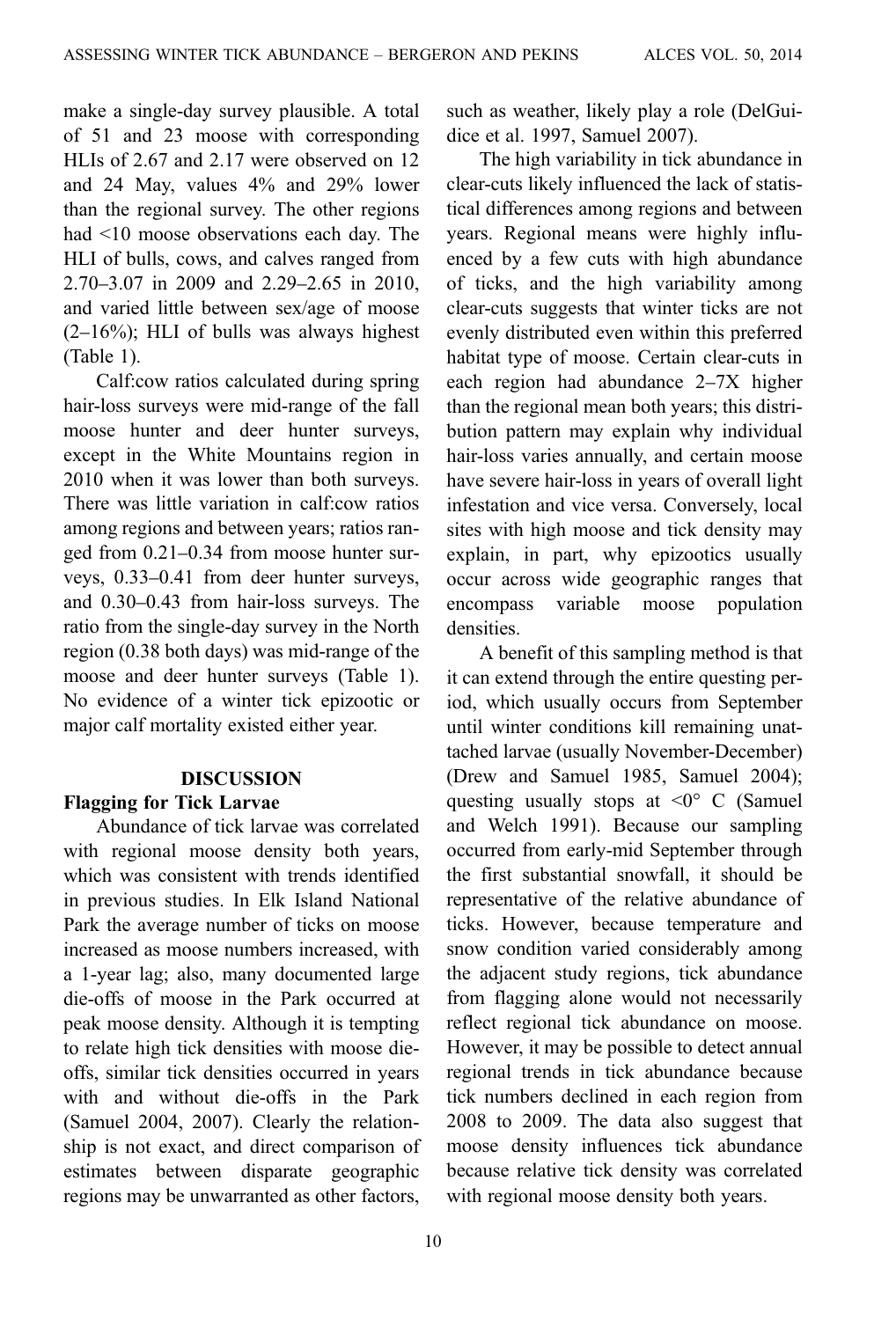The flagging technique is probably not practical to index tick abundance because it is extremely labor intensive and costly. Sampling occurred for ∼3 months and across a wide geographic range. Two people sampled a clear-cut in ∼2 h and each needed to be visited multiple times; workdays averaged 8–10 h and counts of larvae at a later date on each flannel required 10 min–>1 h depending on the number of ticks. The relative length of the questing period is probably most easily estimated by tracking ambient temperature and snow cover, and assuming that an extended warm fall will lengthen the questing period and tick abundance.

### Tick Abundance on Harvested Moose

Tick abundance measured directly on harvested moose was highest in the North and lowest in the White Mountains region each year; conversely, flagging (sampling for larvae) measurements were correlated with regional moose density. Tick abundance was higher on calves than bulls and cows each year. Drew and Samuel [\(1985\)](#page-13-0) suggested that bulls may have the highest absolute numbers of ticks due to their size and increased activity during the rut; however, calves have proportionally more ticks (per area) due to their smaller body size (Samuel and Barker [1979,](#page-14-0) Samuel [2004](#page-13-0)).

There was a strong relationship between transect counts and total counts from hide digestions, and the strongest relationships occurred when data from all areas of the hide were combined  $(r^2 = 0.80)$ . Sine et al. ([2009](#page-14-0)) also found strong relationships  $(r^2 = 0.88)$  when combining hide samples and concluded that the total number of ticks counted on all transects was the best predictor of tick density on moose. Due to the strong relationship between transect and total counts in both studies, we suggest that transect counts (easy and efficient) should suffice for use as an index of relative tick abundance on harvested moose. Average time to count the 4 areas of hide was ∼5 min with a separate counter and recorder, and about twice as long if done alone (same as Sine et al. [2009](#page-14-0)). Further, some hunters were unwilling to donate hide samples and laboratory work was tedious and labor intensive; hide samples took ∼2 h to digest and counting tick exoskeletons varied from a few minutes to hours.

The transect method identified differences between regions and years, but did not indicate a positive correlation with moose density as did the flagging method. Because the moose harvest in New Hampshire occurs in mid-October, this method may not translate directly to tick load and/ or related moose mortality if moose disproportionately acquire ticks in late fall. Aggregations of winter tick larvae can survive into November (Drew and Samuel [1985\)](#page-13-0), and tick larvae were collected into December during flagging. However, if the timing of the hunting season remains constant, a useful index of relative tick abundance should be evident with a few additional years of data. Further, the highest tick abundance measured in fall 2010 preceded an epizootic in 2011 throughout the northeastern United States (pers. comm., L. Kantar and K. Rines, Maine Inland Wildlife and Fisheries and NHFG, respectively).

# Roadside Surveys of Tick-Induced Hair-Loss on Moose

The HLI values were correlated positively with regional moose density in 2009, as was the flagging method; however, although HLI values declined in each region in 2010, the North region had the highest HLI, the same pattern as occurred with tick abundance on harvested moose. Overall, all methods indicated a reduction in tick numbers from the first to second year of the study (2008–2009: flagging and harvested moose, and 2009–2010: hair-loss) with combined data from all regions, suggesting that singly,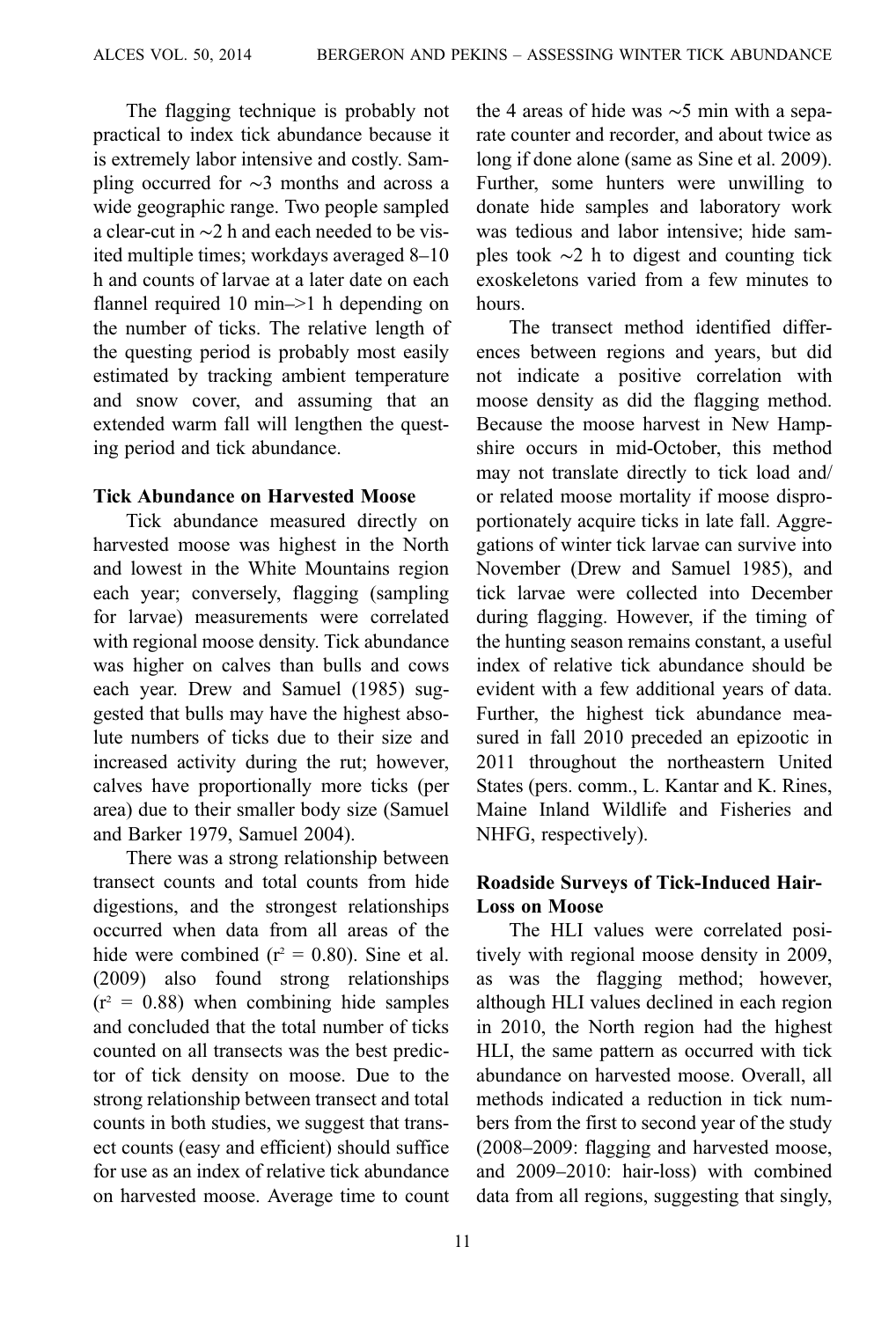none is sensitive enough to detect potential differences in tick abundance among regions; however, any would probably detect large annual change in relative tick abundance.

Hair-loss surveys conducted in Algonquin Provincial Park, Ontario since 1984 (Steinberg [2008](#page-14-0)) had HLI values ranging from 1.18–3.48; HLI's  $\geq 2.50$  were associated with mortality events in 1992 and 1999. However, no epizootic occurred in 1988, 2000, or 2006 with similar values. The HLI values in this study were 2.20– 3.23 with the majority >2.5, but no major mortality event was evident. However, direct comparison with HLI values in New Hampshire are probably unwarranted because helicopter surveys are usually conducted in March in Algonquin Park (due to snow cover), whereas surveys occurred in April-May in New Hampshire when hairloss is more evident (McLaughlin and Addison [1986\)](#page-13-0).

Bulls had the highest HLI both years, suggesting that rutting activity of bulls during the fall questing season contributes to their tick load (Drew and Samuel [1985,](#page-13-0) Samuel [2004\)](#page-13-0). However, there was little variation overall (2–16%) in the HLI of bulls, cows, and calves indicating that sex/age of moose might have little influence on survey results. A minimum of 50 moose is considered an adequate sample in Algonquin Provincial Park (Steinberg [2008\)](#page-14-0), and this sample size was realized in a single day survey on 12 May in the North region  $(n = 51)$ . The HLI  $(2.67)$  was similar  $(4\%$  lower) to that of the weekly survey (2.79), suggesting that a single-day survey should suffice given adequate sample size.

In New Hampshire surveys should be conducted as multiple, morning surveys, preferably condensed within a 5-day period (1 May–15 May), that are focused on the most commonly used roadside saltlicks in the highest moose density regions; the survey would be complete with  $\geq 50$  individual moose. Routes within a region should be separated to ensure that the same moose is not observed at different licks by multiple observers (or use a single observer). This would reduce the duration of surveys, distance traveled, and eliminate repeat sightings. Surveys should also be conducted on cool mornings with little precipitation to enhance sightings.

Because calves are likely most impacted by winter ticks and is the cohort most susceptible to mortality, estimates of fall and spring calf:cow ratios should indicate substantial mortality events that reduce the proportion of calves in the population. Calf: cow ratios calculated from fall hunter surveys and spring hair-loss surveys were reasonably similar, and calf:cow ratios during the single-day survey in the North region  $(n = 51)$  were similar to those in the weekly survey. Low sample size may be problematic for calculating such ratios in spring, and the reliability and sensitivity to detect such change is unknown because no evident dieoff occurred.

### **Conclusions**

Although moose density and tick abundance were generally related in New Hampshire, weather plays a strong role in the abundance and distribution of winter ticks (Samuel and Welch [1991,](#page-14-0) Samuel [2007](#page-14-0)). Regional weather differences that impact ticks at different life stages likely influenced regional tick abundance regardless of moose density. Because major moose die-offs are usually concurrent and widespread geographically (Samuel [2004\)](#page-13-0), tracking regional differences in New Hampshire may not be as important as obtaining adequate tick abundance samples from harvested moose and at least one regional sample of 50 moose from roadside hair-loss surveys.

The combination of fall tick counts on harvested moose and spring hair-loss surveys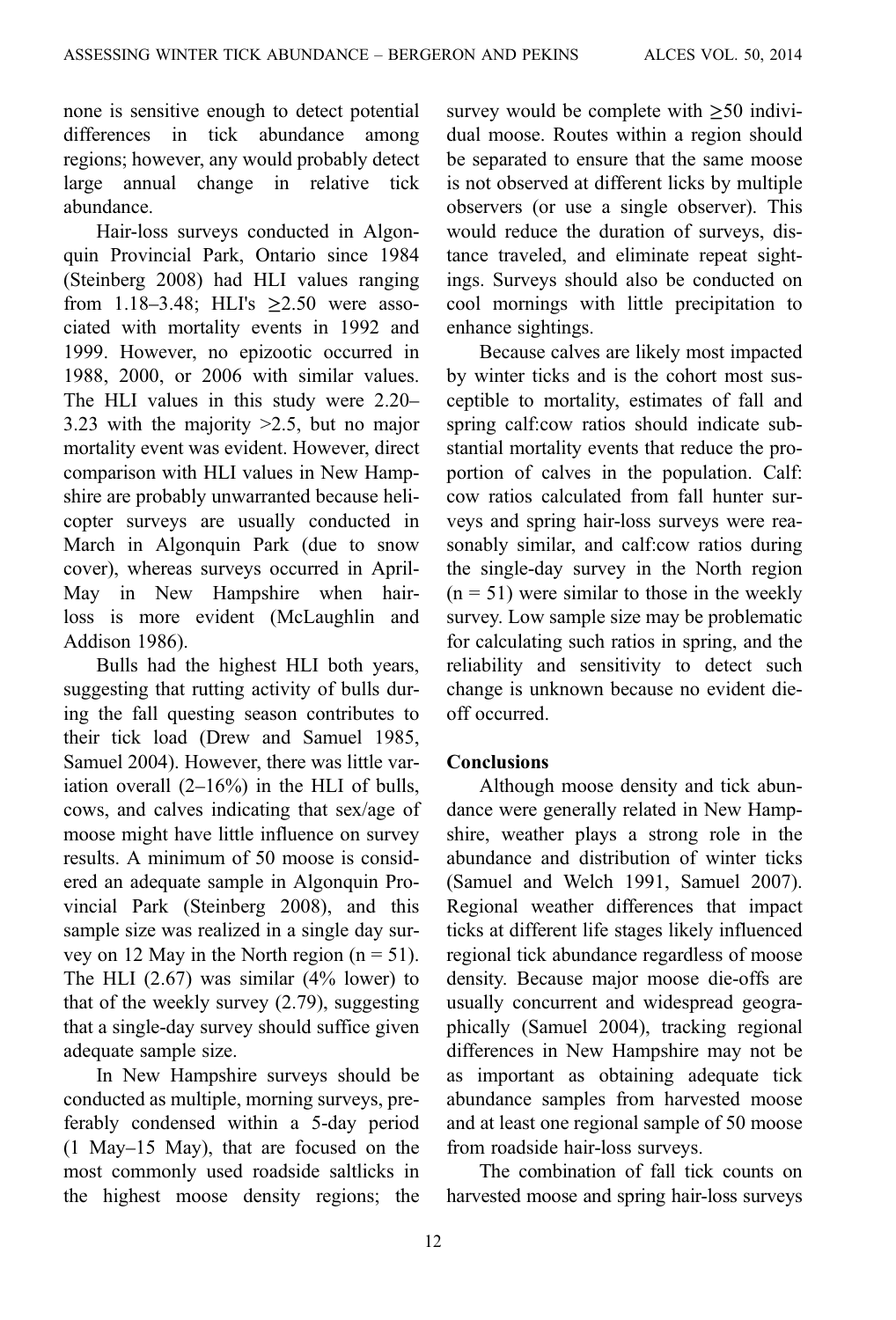<span id="page-12-0"></span>should prove useful in indexing winter tick abundance in northern New Hampshire. Both methods are time and cost-effective and capable of indicating annual change in relative tick abundance. Check station counts provide an indication of transmission during the questing period; however, if weather conditions were to extend the questing period into December, check station counts may no longer be representative of actual tick loads. Hair-loss surveys should help identify high tick abundance in late winter-spring caused by an extended questing period, and calf:cow ratios from the surveys could detect years of high calf mortality. Combined use and comparison of these methods will increase confidence in their index value; of particular future interest is an ability to identify threshold values associated with major moose die-offs.

#### ACKNOWLEDGEMENTS

Funding for this research was provided by the New Hampshire Fish and Game Department through efforts of K. Rines. We are grateful to the many students from the University of New Hampshire who helped drag for ticks, and count ticks in the lab and on harvested moose; many NHFG biologists also counted ticks on harvested moose at check stations. C. Rogers and NHFG biologists helped conduct roadside surveys. H. Andreozzi assisted with tables, figures, and early versions of the paper.

### LITERATURE CITED

- AALANGDONG, O. I. 1994. Winter tick (Dermacentor albipictus) ecology and transmission in Elk Island National Park, Alberta. M. S. Thesis. University of Alberta, Edmonton, Canada.
- ADDISON, E. M., D. G. JOACHIM, R. F. MCLAUGHLIN, and D. J. H. FRASER. 1998. Ovipositional development and fecundity of Dermacentor albipictus

(Acari: Ixodidae) from moose. Alces 34: 165–172.

- ———, F. J. JOHNSON, and A. FYVIE. 1979. Dermacentor albipictus on moose (Alces alces) in Ontario. Journal of Wildlife Diseases 15: 281–284.
- ———, and R. F. MCLAUGHLIN. 1988. Growth and development of winter tick, Dermacentor albipictus, on moose, Alces alces. Journal of Parasitology 74: 670–678.
- —, ———, and J. D. Broadfoot. 1994. Growth of moose calves (Alces alces americana) infested and unifested with winter ticks (Dermacentor albipictus). Canadian Journal of Zoology 72: 1469–1476.
- BERG, W. E. 1975. Management implications of natural mortality of moose in northwestern Minnesota. Proceedings of the North American Moose Conference and Workshop 11: 332–342.
- BERGERON, D. H. 2011. Assessing relationships of moose populations, winter ticks, and forest regeneration in northern New Hampshire. M. S. Thesis. University of New Hampshire, Durham, New Hampshire, USA.
- BISHOPP, F. C., and H. L. TREMBLEY. 1945. Distribution and hosts of certain North American ticks. The Journal of Parasitology 31: 1–54.
- BLYTH, C. B. 1995. Dynamics of ungulate populations in Elk Island National Park. M. S. Thesis. Department of Agricultural, Food, and Nutritional Science, University of Alberta, Edmonton, Alberta, Canada.
- CAMERON, A. E., and J. S. FULTON. 1926– 1927. A local outbreak of the winter or moose tick, Dermacentor albipictus Pack. (Ixodoidea) in Saskatchewan. Bulletin of Entomological Research 17: 249–257.
- DEGRAAF, R. M., M. YAMASAKI, W. B. LEAK, and J. W. LANIER. 1992. New England Wildlife: Management of Forested Habitats. General Technical Report NE-144.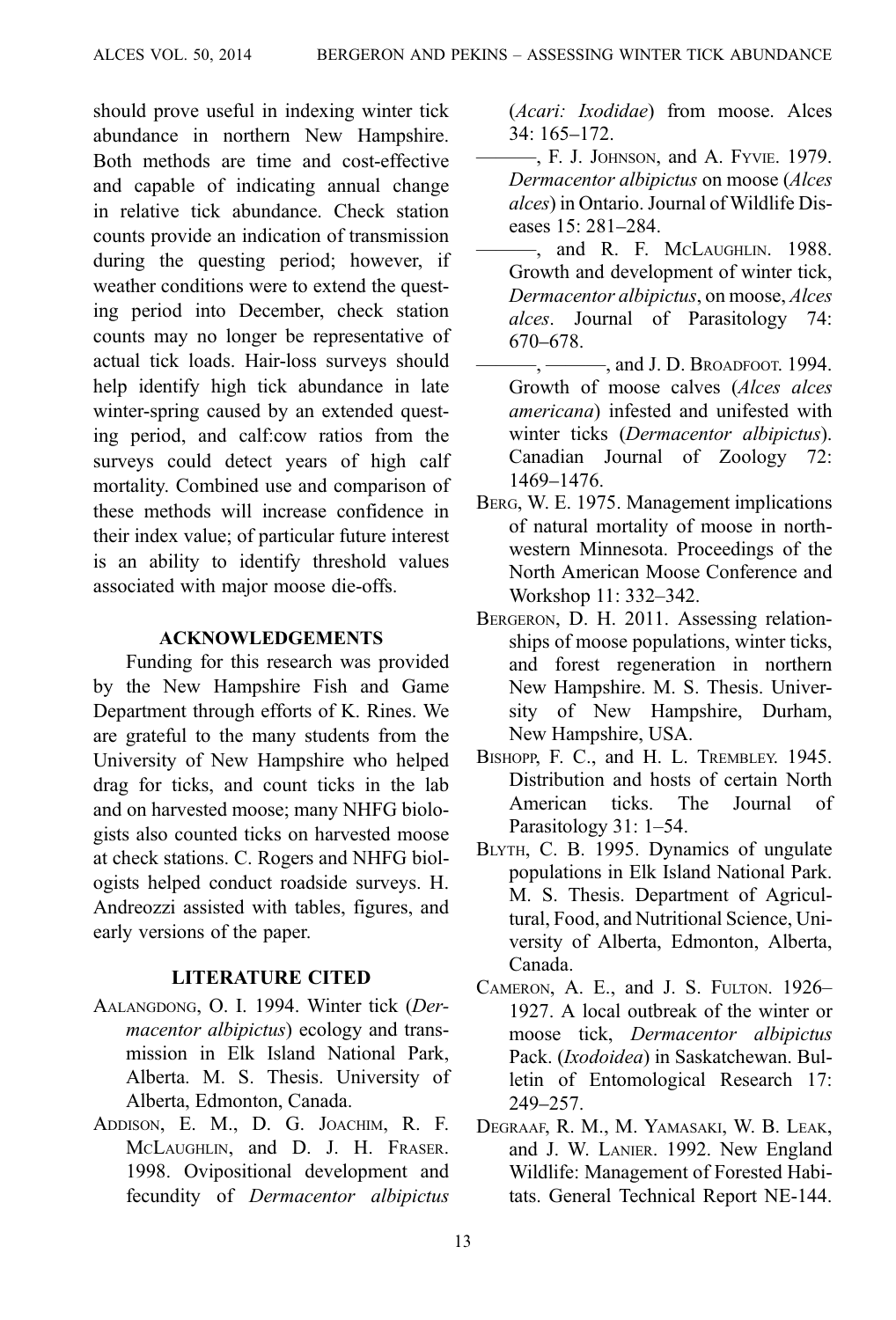<span id="page-13-0"></span>USDA Forest Service, Northeast Experiment Station, Radnor, Pennsylvania, USA.

- DELGIUDICE, G. D., R. O. PETERSON, and W. M. SAMUEL. 1997. Trends of winter nutritional restrictions, ticks, and numbers of moose on Isle Royale. Journal of Wildlife Management 61: 895–903.
- DREW, M. L., and W. M. SAMUEL. 1985. Factors affecting transmission of larval winter ticks, Dermacentor albipictus (Packard), to moose, Alces alces L., in Alberta, Canada. Journal of Wildlife Diseases 21: 274–282.
	- $-$ , and  $-$  1986. Reproduction of the winter tick, Dermacentor albipictus, under field conditions in Alberta, Canada. Canadian Journal of Zoology 64: 714–721.
- GARNER, D. L., and M. L. WILTON. 1993. The potential role of winter tick (Dermacentor albipictus) in the dynamics of a south central Ontario moose population. Alces 29: 169–173.
- GLINES, M. V., and W. M. SAMUEL. 1984. The development of the winter tick, Dermacentor albipictus, and its effect on the hair coat of moose, *Alces alces*, of central Alberta, Canada. Pages 1208–1214 in D. A. Griffiths and C. E. Bowman, editors. Acarology, VI. Ellis Horwood Ltd., Chichester, England.

—, and ———. 1989. Effects of *Der*macentor albipictus (Acari: Ixodidae) on blood composition, weight gain, and hair coat of moose, Alces alces. Experimental and Applied Acarology 6: 197–213.

- LANKESTER, M. W., and W. M. SAMUEL. 1998. Pests, parasites, and diseases. Pages 479–517 in A. W. Franzmann and C. C. Schwartz, editors. Ecology and Management of the North American Moose. Smithsonian Institution Press, Washington, D.C., USA.
- MCGUILL, M. W., and A. N. ROWAN. 1989. Biological effects of blood loss: implications for sampling volumes and techniques.

Institute for Laboratory Animal Research News 31: 5–18.

- MCLAUGHLIN, R. F., and E. M. ADDISON. 1986. Tick (Dermacentor albipictus)-induced winter hair-loss in captive moose (*Alces*) alces). Journal of Wildlife Diseases 22: 502–510.
- MOORING, M. S., and W. M. SAMUEL. 1999. Premature loss of winter hair in free-ranging moose (Alces alces) infested with winter ticks (Dermacentor albipictus) is correlated with grooming rate. Canadian Journal of Zoology 77: 148–156.
- MUSANTE, A. R., P. J. PEKINS, and D. L. SCAR-PITTI. 2007. Metabolic impacts of winter tick infestations on calf moose. Alces 43: 101–111.
- $-$ ,  $-$ , and  $-$ , 2010. Characteristics and dynamics of a regional moose Alces alces population in the northeastern United States. Wildlife Biology 16: 185–204.
- NEW HAMPSHIRE FISH AND GAME DEPARTMENT (NHFG). 2009. Wildlife Harvest Summary. New Hampshire Fish and Game Department, Concord, New Hampshire, USA.
- PIESMAN, J., J. G. DONAHUE, T. N. MATHER, and A. SPIELMAN. 1986. Transovarially acquired Lyme disease spirochetes (Borrelia burgdorferi) in field-collected larval Ixodes dammini (Acari: Ixodidae). Journal of Medical Entomology 23: 219.
- PYBUS, M. J. 1999. Moose and ticks in Alberta: a die-off in 1998/99. Occasional Paper No. 20. Fisheries and Wildlife Management Division, Edmonton, Alberta, Canada.
- SAMUEL, W. M. 1991. Grooming by moose (Alces alces) infested with the winter tick, Dermacentor albipictus (Acari): a mechanism for premature loss of winter hair. Canadian Journal of Zoology 69: 1255–1260.
- ———. 2004. White as a Ghost: Winter Ticks and Moose. Natural History Series, Volume 1. Federation of Alberta Naturalists, Edmonton, Alberta.